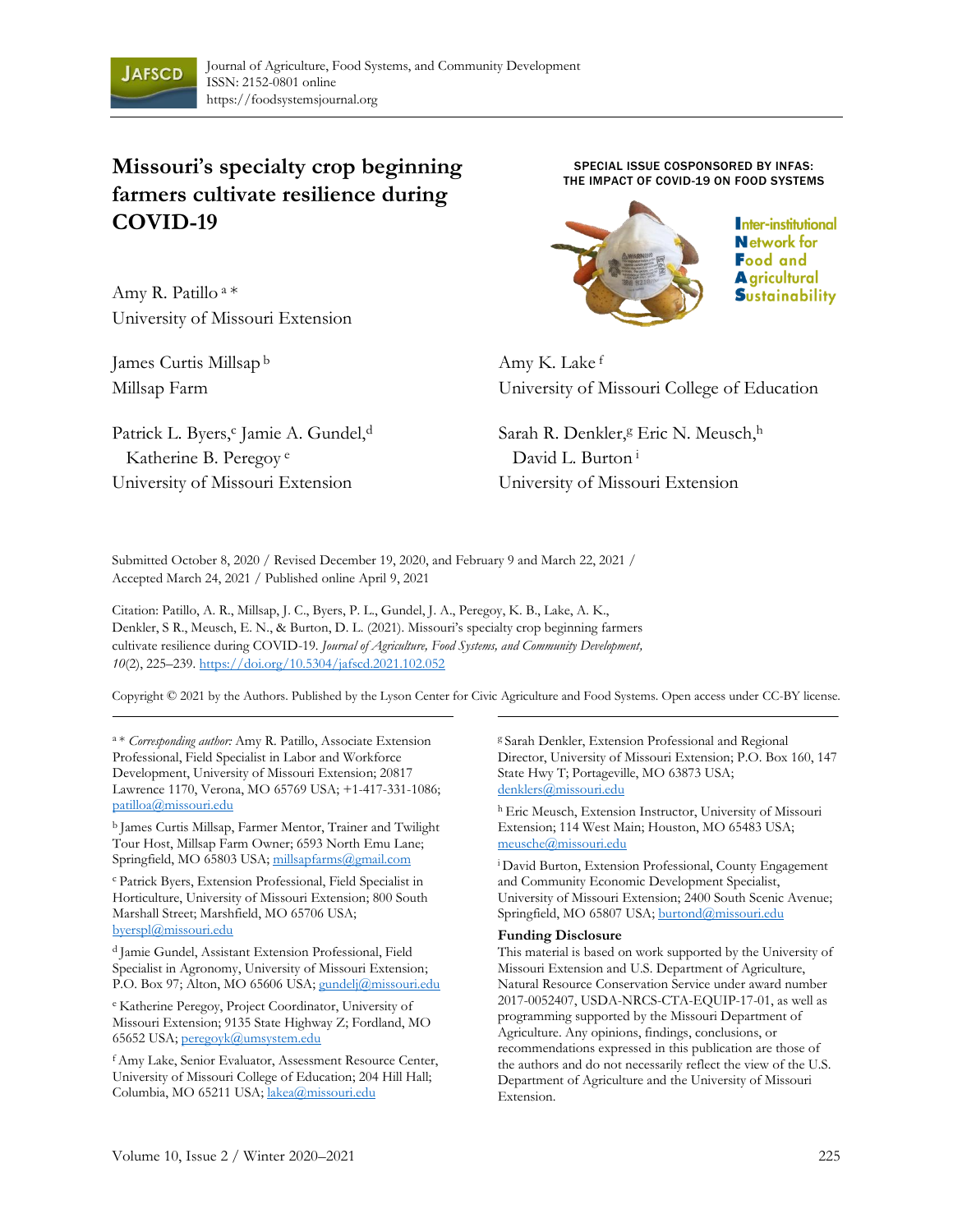#### **Abstract**

The pandemic placed extraordinary demands on agricultural producers and created unexpected challenges for southern Missouri farmers, and pushed the University of Missouri Extension (MUE) to implement new and innovative approaches to help farmers persevere through the crisis. In surveys and reports, farmers have indicated several changes caused by the pandemic that impact their businesses, such as increase in local food demand, reduction in on-farm labor, and limitations on hosting on-farm visits with customers. The MUE StrikeForce project team, a U.S. Department of Agriculture strategic initiative, continued to serve farmers by developing alternative educational opportunities that incorporated social distancing and other preventative actions, and were of immediate use to farmers in a crisis. Several of the educational approaches, including video conferencing, online teaching, digital recordings, video repositories, social media communications, pick up and drop off locations, and the use of multiple online viewing platforms such as Zoom recordings have proven to be effective in helping farmers sustain their businesses and have substantially increased access to programming across the state. The convenience of accessing education and learning opportunities online also appealed to more participants. Overall, online educational delivery was positively received by producers, demonstrating the efficacy of digital learning when paired with offline resources and support from the StrikeForce project team. After the pandemic ends, MUE will continue to implement these approaches. Nevertheless, the traditional Extension approach of one-on-one consulting and farm visits cannot be completely replaced by online educational programming. The pandemic has highlighted inequities faced by many rural Missouri farmers that lack dependable internet or cell phone network access, and had no access to StrikeForce programming when face-to-face visits were paused.

#### **Keywords**

COVID-19, Coronavirus, Disruption, Extension, Food System, Online Training, Pandemic, Small Farmer, Beginning Farmer, Specialty Crop, **StrikeForce** 

#### **Introduction**

When COVID-19 first reached Missouri in March 2020, University of Missouri Extension (MUE) faculty were active in the field through the StrikeForce project, providing workshops to small farmers in southern Missouri. In response, Cooperative Extension specialists were forced to adapt their training and educational resources that were targeted to beginning farmers. This study describes the StrikeForce initiative and its relationship with MUE, presents the changes made to educational programming due to the COVID-19 pandemic, and reflects on MUE's response to the pandemic and its path forward.

#### *Extension Programming to Address Audience Diversity*

"We were in the right place, at the right time," reports the StrikeForce project team. (J. Gundel, personal communication, September 24, 2020)

The U.S. Department of Agriculture Strike-Force Initiative for Rural Growth and Opportunity is a strategic initiative that provides funding to 46 rural counties in Missouri to address their persistent poverty (U.S. Department of Agriculture, 2016b). According to the USDA, 85% of U.S. counties with severe chronic poverty are rural; more than one-third of rural adults and one-quarter of rural children live in poverty (U.S. Department of Agriculture, 2016a). The StrikeForce initiative addresses specific challenges associated with rural poverty by investing in rural communities to increase opportunities for families. The initiative delivers targeted assistance to grow the economy, create jobs, build healthy homes, feed children, assist farmers, and focus on natural resource conservation, with the overall goal of reducing rural poverty.

The StrikeForce initiative demonstrates the USDA's commitment to the economic future of America and directly aligns with the MUE mission, to "improve lives, communities and economies by producing relevant, reliable and responsive educational strategies that enhance access to the resources and research of the University of Missouri"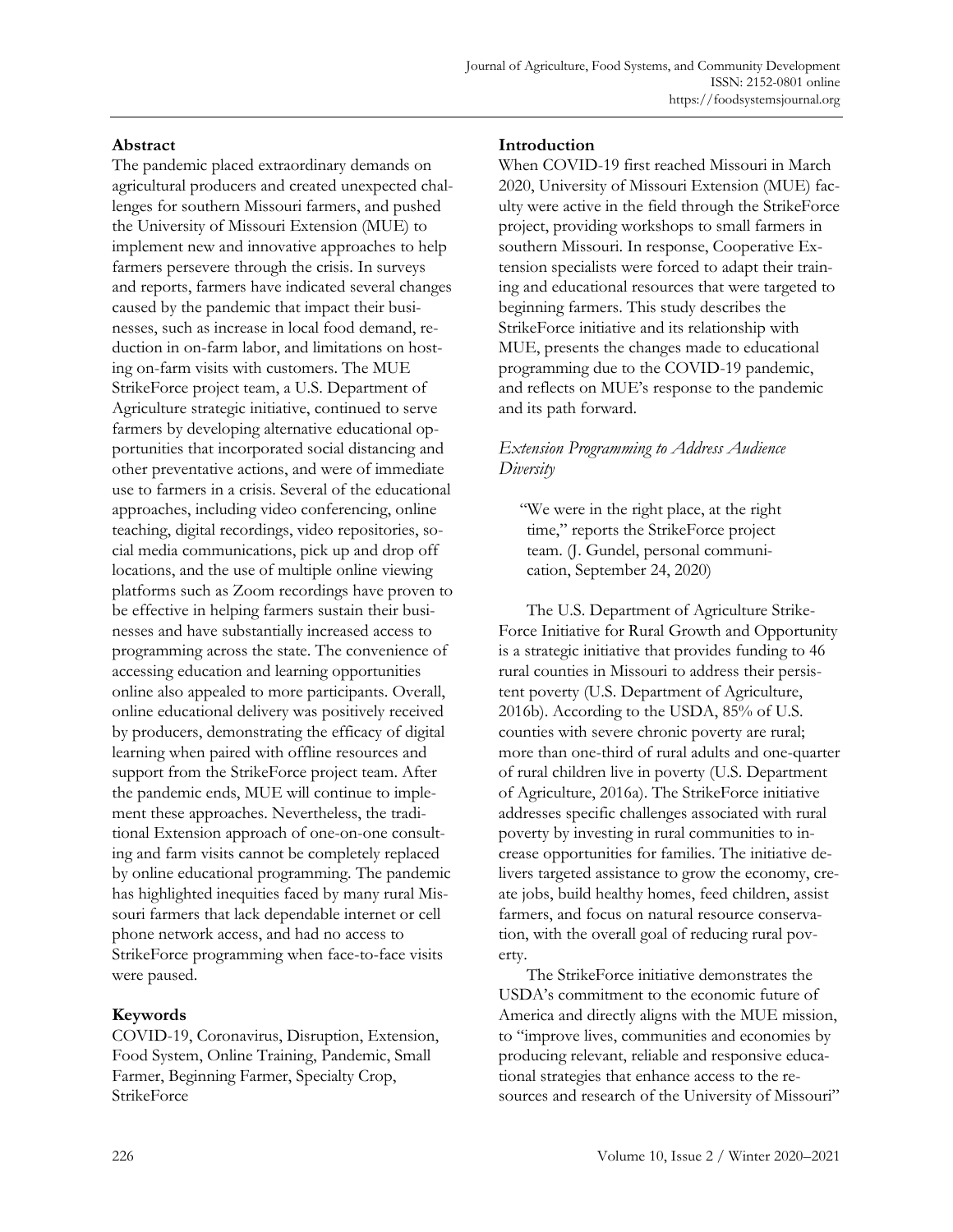(University of Missouri Extension, 2021). The Missouri StrikeForce Farmer Development project was established by MUE, based on the USDA directive, to provide education and training in commercial specialty crop production with a focus on increasing partnerships in rural communities and leveraging community resources in targeted areas (U.S. Department of Agriculture, 2016a, 2016b). Through this project, MUE has engaged with more than 1,500 farmers throughout StrikeForce designated counties since 2017, to provide them with educational opportunities and enhance their businesses. The USDA StrikeForce initiative identifies 46 rural counties in southern Missouri that demonstrate indicators of chronic poverty and have the potential for economic development (Figure 1).

For the last three years, the StrikeForce project has targeted areas of Missouri that need an economic boost and can benefit from the expansion of small farms and on-farm businesses. The programming provided is tailored towards beginning farmers who are interested in specialty crop production, want to increase their knowledge of farming and business, and would benefit from ongoing support provided through peer-to-peer and mentor-to-mentee relationships. Many project participants are interested in home gardening, would like to grow specialty crops, and do not identify as farmers. The project has expanded educational opportunities to farmers in StrikeForce counties to assist them in improving the efficiency and profitability of their operations while emphasizing the conservation of natural resources. The financial assistance received from the Natural Resource Conservation Service has allowed the project to increase educational offerings, including in-the-field consultations and workshops on conservation practices associated with specialty crops.

The horticulture programming provided through the StrikeForce project coordinates educational resources and opportunities among many disciplines, including agronomy, agriculture education, agriculture business, community development, 4-H youth programs, and labor and work-



Figure 1. Forty-Six StrikeForce Counties in Southern Missouri



Source: U.S. Department of Agriculture, Natural Resources Conservation Service Missouri (n.d.). farms and providing them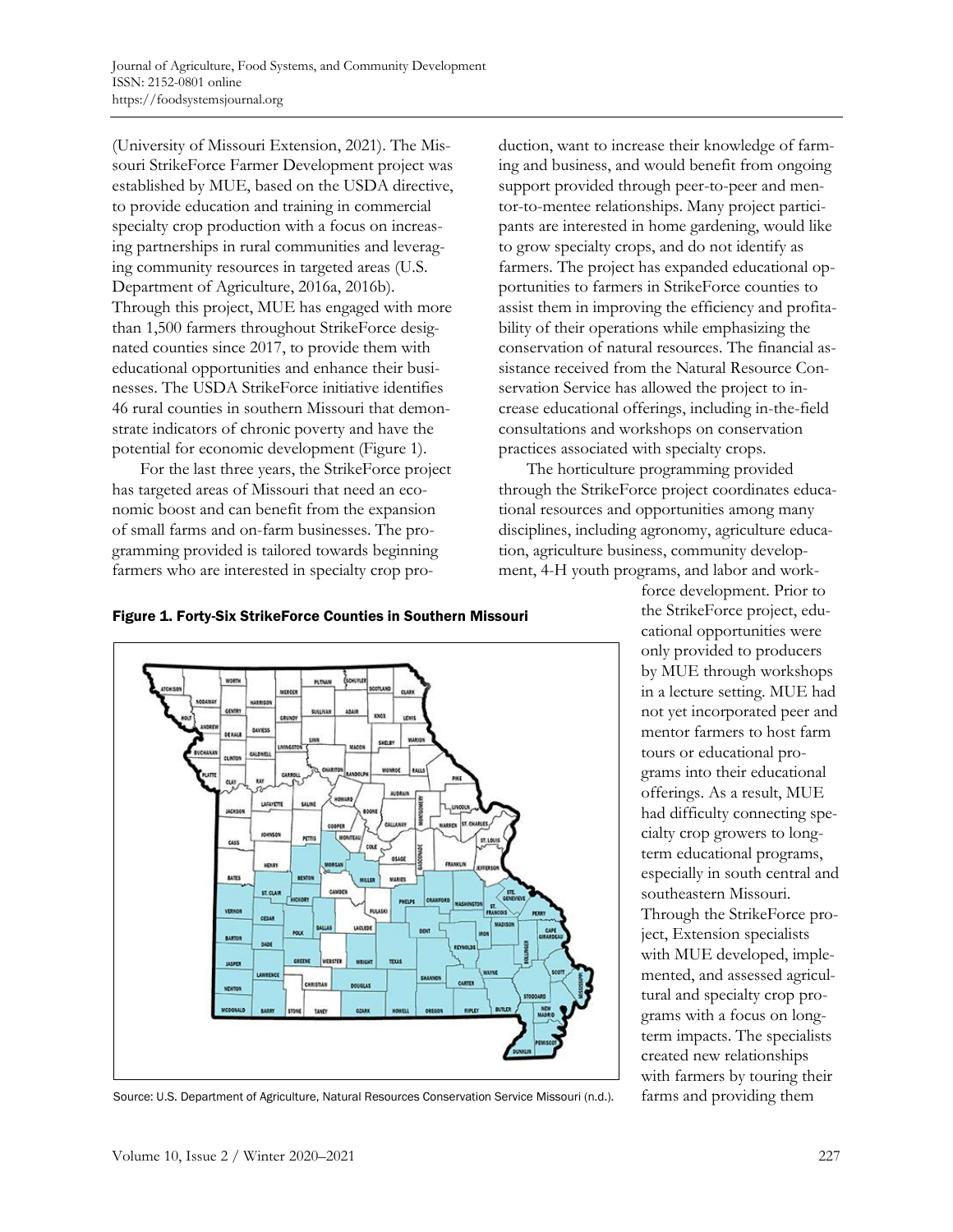with on-farm educational programs and resources to market and promote StrikeForce workshops. The development of new relationships between the specialists and specialty crop producers paved the way for on-farm programming with established farms producing specialty crops. These new relationships between producers and Extension specialists, as well as the longer-term relationships developed before the project, were crucial in allowing MUE to easily pivot and quickly respond with different approaches to StrikeForce programming as the agricultural implications of the COVID-19 pandemic became clear.

In response to the ongoing needs of producers and the safety concerns of the pandemic, programming transitioned to online. Workshops, consultations, farm tours, and other planned events were delivered online instead, with marketing and promotion extended to a statewide audience (Lake et al., 2020). However, audience diversity, heightened by the nature of Missouri's agricultural products, created challenges for online teaching and delivery methods. The producers in the targeted counties are diverse in their scale of operations, types of crops, growing techniques, and marketing approaches; they also come from diverse cultural and ethnic backgrounds.

The USDA defines a small farm as an operation with a gross cash farm income under \$250,000 (USDA, 2017). Missouri has more small farms than any other state and is unique in its number of agricultural focuses of production. Where most states have one or two primary agricultural focuses, Missouri has many, including cattle and calves, hogs, broilers, turkeys, dairy products, hay, rice, chicken eggs, commodity crops such as soybeans, cotton, corn, and grain sorghum for livestock feed, and horticulture specialty crops (USDA, 2017). Specialty crops offer producers an opportunity to receive reasonable incomes from small-scale farming operations. Specialty crop production works especially well for farmers challenged by Missouri's landscapes and land requirements, as it gives them a competitive advantage with less investment in land.

The COVID-19 pandemic affected all industry and agriculture sectors, accelerating changes in market demand and impeding sales while creating a

global health crisis with devastating economic impacts. Although agricultural producers' ability to get product to consumers was affected by community-wide measures implemented to contain the spread of COVID-19, many farmers maintained viable on-farm production and continued sales. The StrikeForce team's ability to respond to producers' challenges was critical during the pandemic, especially with the diversity among farm activities. StrikeForce supported producers' efforts to diversify with specialty crops and to adjust their scale of operations based on pandemic conditions. The project team's rapid response, readiness, and troubleshooting abilities through a pandemic were not planned. When asked about their efforts, the team reported that they never considered anything else: "It is just the way we do it." (P. Byers, personal communication, September 24, 2020).

#### *Limitations to Programming Access*

The StrikeForce counties in southern Missouri also represent the counties with the state's lowest levels of broadband access (Missouri Broadband Resource Rail, 2019). In addition to those with limited broadband access, StrikeForce audiences include individuals without broadband internet and people that do not use digital formats at all, such as the Amish population.

Access to StrikeForce programming for diverse farmer audiences is important. In an analogous situation, Washington State University researchers piloted various alternative educational formats (e.g., participatory courses, farmer-tofarmer learning strategies, experiential workshops, audiovisual strategies, and simultaneous translation) for reaching diverse producers to address the challenges they face when accessing public agricultural research, education, and assistance (Ostrom, Cha, & Flores, 2010). Strikeforce addressed similar barriers for audiences both during and after the pandemic, which hamper the ability of MUE to provide educational programming when also following guidelines preventing face-to-face interaction. In the absence of face-to-face trainings, StrikeForce team members made accommodations necessary to serve local farmers. For example, in lieu of providing in-person pesticide applicator training, the team delivered training manuals to lo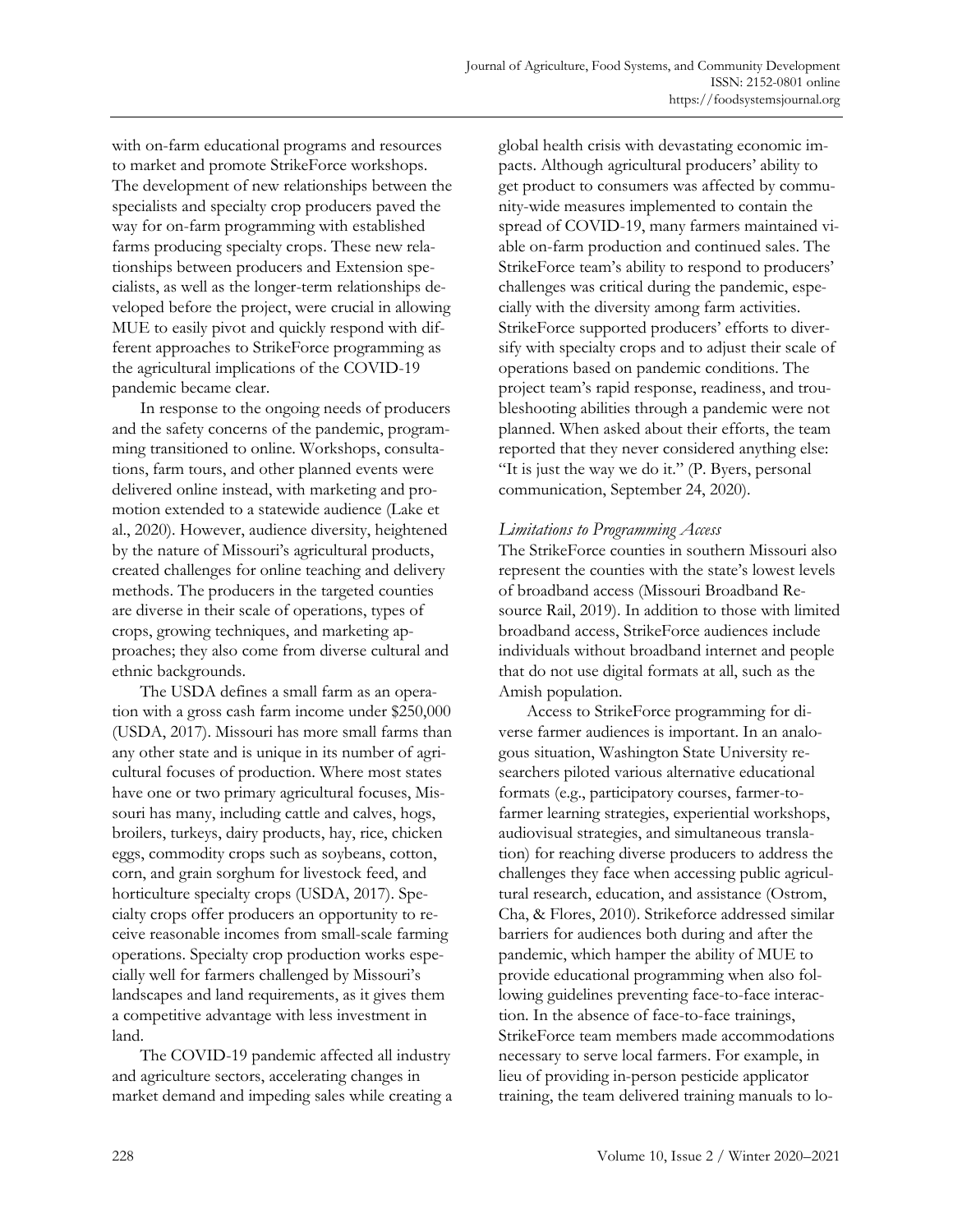cal produce auctions. While maintaining distance and following precautions, team members handed out manuals and training questionnaires and picked them up the following week. Other accommodations included mailing information, addressing onfarm issues through emailed and texted photos, and video conferencing and phoning to work with farmers. The Amish clientele in Webster County, Missouri, who do not own cell phones, asked Non-Amish acquaintances and neighbors who do own cell phones to take pictures and forward them to Extension specialists to address plant diseases, changes in plant appearance, and general questions about plant culture. In these cases, it was essential that specialists responded quickly because the individual with the phone would only be available for







 $70.1 - 90.0%$  $\Box$  0.01% - 70.0 No Coverage or No Data

The pandemic has highlighted the imperative need to expand broadband access in preparation for future responses and movement into online education. However, the pandemic also reinforced the importance of expanding and maintaining farmer networks that can help introduce new research and technology concepts to audiences that are very difficult to reach due to limited digital and broadband access (Figure 2).

As Missouri improves broadband, as a picture of uneven development has emerged, it is impor-

tant to note that the reality seems to be far worse than the data suggests. For example, according to the American Community Survey, while 61% of the population in Bollinger County, Missouri, cannot connect to any internet service whatsoever, only 1.63% can get broadband (25 megabits per second [MBps] and upload speeds of at least 3 MBps) (Missouri Broadband Resource Rail, 2019). These broadband speeds are identified by the Federal Communications Commission (FCC) as sufficient to allow people to work remotely, stream movies, and use telehealth but are below the recommended requirements for Netflix, gaming systems, and other streaming devices that require from 5MBps to 75MBps (Federal Communications Commission, 2016). Microsoft data is fairly consistent with the FCC data, reporting that only 2.1% of people in Bollinger County use internet at broadband Source: Missouri Broadband Resource Rail (2019). Source: Missouri Broadband Speeds (Missouri Broadband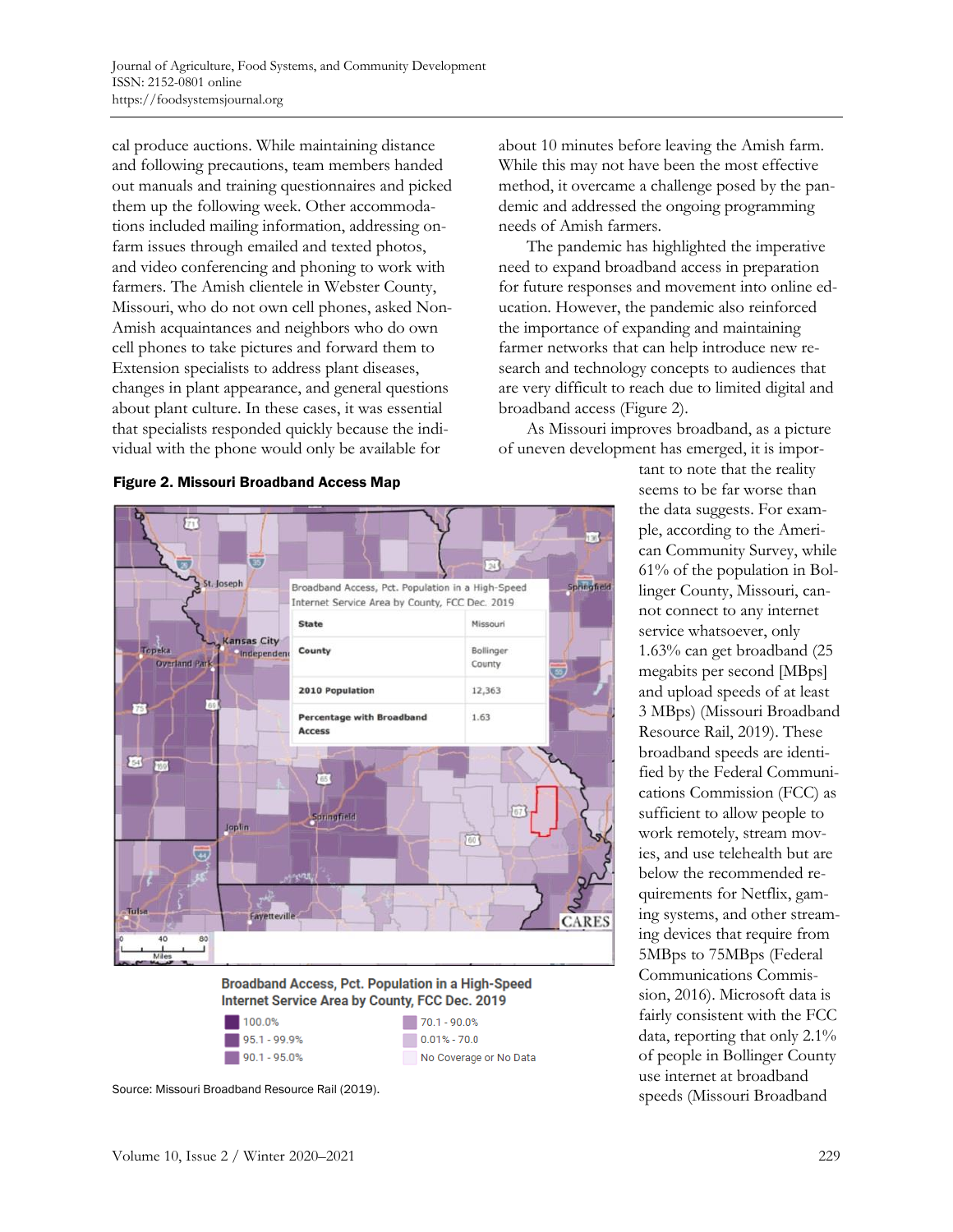Resource Rail, 2019). As the broadband issue is addressed in Missouri, more data must be gathered to determine a true representation of Missouri residents' access to adequate broadband speeds (University of Missouri Center for Applied Research and Engagement Systems, 2019).

### **COVID-19 Survey of Southern Missouri Farmers**

To explore the immediate impacts of the pandemic on small farmers in specialty crop production, the StrikeForce team implemented a short, focused survey among the participants in StrikeForce-sponsored workshops. The survey targeted small specialty farmers in the 46 designated StrikeForce Counties in Missouri to understand quality improvement measures and the impact of the pandemic on farmers. The team had established relationships with specialty crop producers before the pandemic. In March 2020, in response to the pandemic, the StrikeForce project began adapting their program delivery models and creating new opportunities to support farmers as their needs evolved. In June, farmer feedback indicated that many direct-to-consumer sales and farmers market venues had transitioned to alternative approaches. At this time, StrikeForce determined it was important to survey producers in order to assess their programming and outreach efforts as modifications and adaptions continued.

#### *Survey Methods*

The MUE StrikeForce project team, in partnership with the University of Missouri Assessment Resource Center, conducted a web-based survey through Qualtrics in June and July 2020. (The Missouri StrikeForce Farmer Development Quality Improvement Project does not require IRB review, as determined by the University of Missouri IRB Determination Notice for Project #2043562 Review #294172.) The purpose of the survey was threefold. The first purpose was to determine the ongoing needs of farmers following their participation in StrikeForce programming. Second, the survey gathered basic information about the immediate effects of the pandemic on participant agricultural operations since programming had moved to online delivery in March 2020. The third purpose

was to assess project outcomes and measure the progress of quality improvement and program development initiatives offered through the Strike-Force project. The survey acquired farmer feedback on the specific educational programs provided by the StrikeForce project. It provided the project team with recommendations to improve the services provided by Extension specialists, assessed the need for program delivery methods, and provided information on how farmers had implemented the resources and training tools furnished in the project. StrikeForce programming attracted a wide audience, including those who are not residents of StrikeForce counties and those who have indicated an interest in farming but were not yet established farmers.

The survey consisted of 24 questions, including eight demographic questions and 16 multiple choice, yes/no, and open-ended questions regarding farmer status, crops and products, responses to the pandemic impacts, and participation in online programming. Text entry boxes were included on all multiple-choice questions to allow for comments, resulting in many direct quotes from farmers. This strategy was important, as the StrikeForce specialists did not want to make assumptions about how the pandemic was affecting farmers. Survey questions pertained to farming practices, the direct agricultural impacts of COVID-19 including pandemic control plans, changes in product demand, modifications to farm operations, farm worker assistance, perceptions of the food system, farmer needs, and basic demographics. Survey questions were not translated into Spanish or other language due to time and resource constraints. Although preliminary due to the small number of responses, the survey data may be helpful for designing future studies, surveys, and programming.

Of the 1,500 StrikeForce workshop attendees (2017-2020), 301 met the criteria for the targeted sample and were invited to respond to the survey. The targeted sample for the survey were those who self-identified as farmers or growers, resided in a StrikeForce Missouri county, had attended at least one StrikeForce workshop, and had a current email address. Surveys were sent via email with a personalized message from a StrikeForce team member in two waves, in June and July 2020. Twenty-two of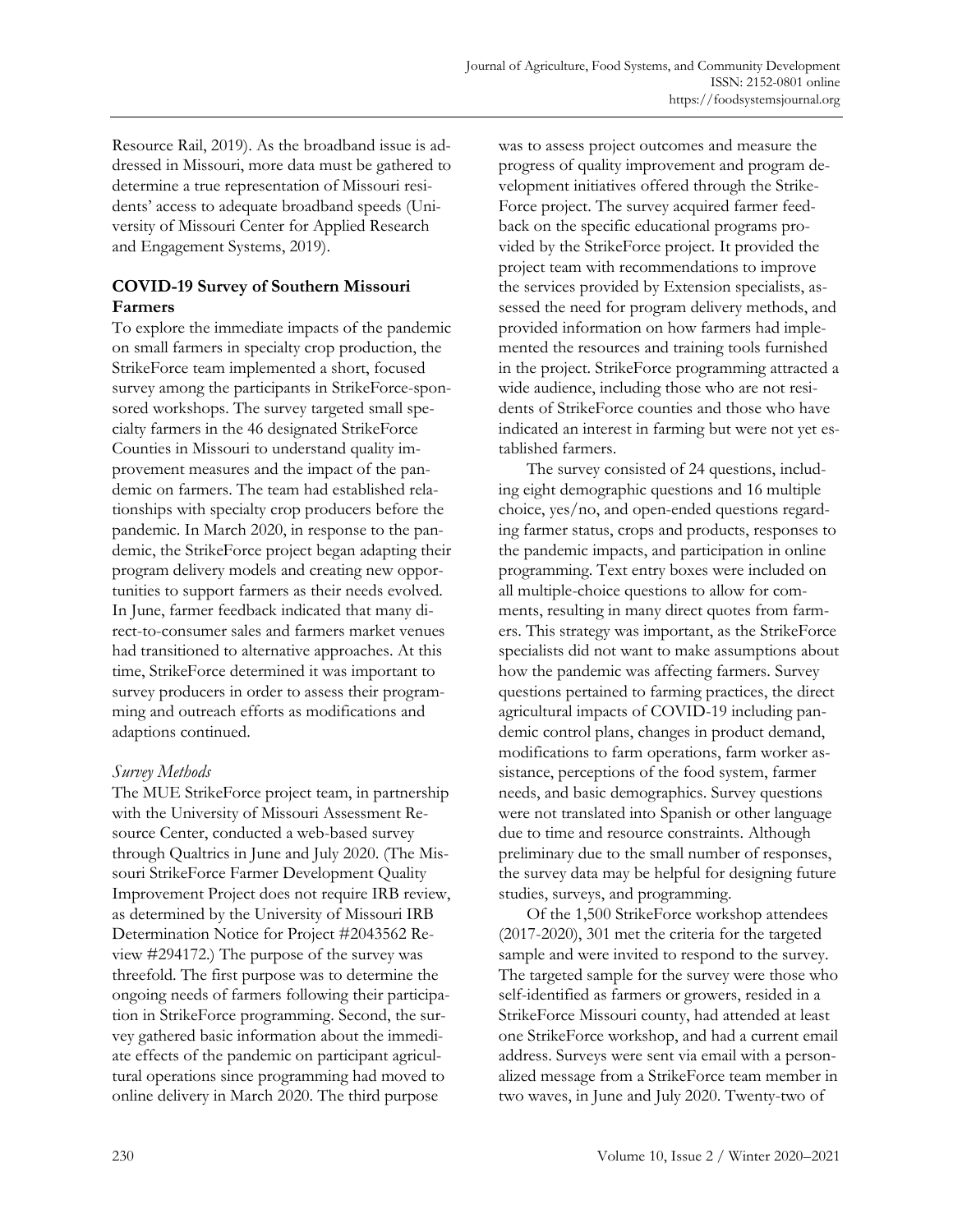the 46 Missouri StrikeForce counties were represented in the survey. Twenty-two percent of survey respondents resided in Greene County, where Springfield, the major metropolitan hub for south central Missouri, is located. Incentives were not provided for participation in the survey. The response rate was 15% (44 responses out of 301 surveys sent). Numbers of respondents (*n*) varies by question because some respondents did not answer every question in the survey. The survey sample was limited by the procedure of delivering questionnaires to assess the impact of COVID-19; employing additional survey tactics to increase response rates, such as incentives, a pre-selected survey research panel of participants, or text message prompts and reminders could have resulted in increased responses. Specific to the Amish participants, in-person interviews or focus groups are good options for collecting survey information.

# **Survey Results**

# *Demographics and Key Characteristics*

The survey demographics reflect the specific audiences targeted by the project, including beginning specialty crop growers and home gardeners, which are an appropriate pool of candidates for the StrikeForce area. Individuals were only targeted for the survey if they self-identified in general as beginning farmers. However, the survey asked the grower to specify which type of beginning farmer they were: home gardener, commercial grower, or both. A producer often is more than a home gardener and does not realize it, perhaps due to the limited land required for growing specialty crops. These farmers may not classify production as commercial sales or define the level at which they are producing as commercial. The majority of survey respondents self-identified as home gardeners or both home and commercial growers (93%). Only seven percent identified solely as commercial growers.

One-third (36%) of respondents were employed full-time, and 40% were retired. One-third (35%) were 65 or older, one-third (33%) were between 54 and 65, and one-third (30%) were between 35 and 54. Respondents were 56% female and 44% male. Most respondents self-identified as white (86%) and 14% identified as one of several non-white races (Black or African American; Asian; Native Hawaiian or Other Pacific Islander; Native American or Alaska Native). Ten percent identified as veterans, and less than 3% identified as having a disability. The agricultural enterprises represented by survey respondents included U-Pick, diversified fruits and vegetables, poultry (chicken and turkey) meat birds and layers, farm raised pork and beef, sales production for farmers market and drop-off deliveries, sales for customer pick up, small direct marketing operations, and online sales.

# *Effects of COVID-19*

To the question "Has COVID-19 affected your plans to launch your commercial agricultural venture?", 56% of respondents (*n*=16) said "yes." Respondents were asked to describe the effects in an open-ended question. Specific details of effects varied greatly, but showed general agreement among respondents for delaying business expansion. Examples of the effects reported include delay in raising broilers (meat chickens) because purchase price was four times the usual cost, low prices for weaned calves, holding off from joining farmers markets due to contact restrictions, a halt in raising steers because of a two-year backlog at local meat processors.

Three-quarters (73%, *n*=22 respondents) of respondents said that they are implementing a pandemic control plan on their farms. Farmers reported that they are increasing the safety precautions on their farms by limiting the number of customers/visitors, changing the ways in which they transfer products to customers, reducing or eliminating on-farm workers, implementing physical distancing measures for farmers market workers, and wearing face coverings. In some cases, farmers reported that their family members were working longer hours due to the restrictions that eliminate workers, visitors, and on-farm sales, and relying on customers to pick up purchases at drop points or farmers markets. Respondents implementing pandemic control plans said the following, regarding changes they have made:

• *"*Minimal contact. U-Pick in buckets (customers) keep and leave versus (selling) by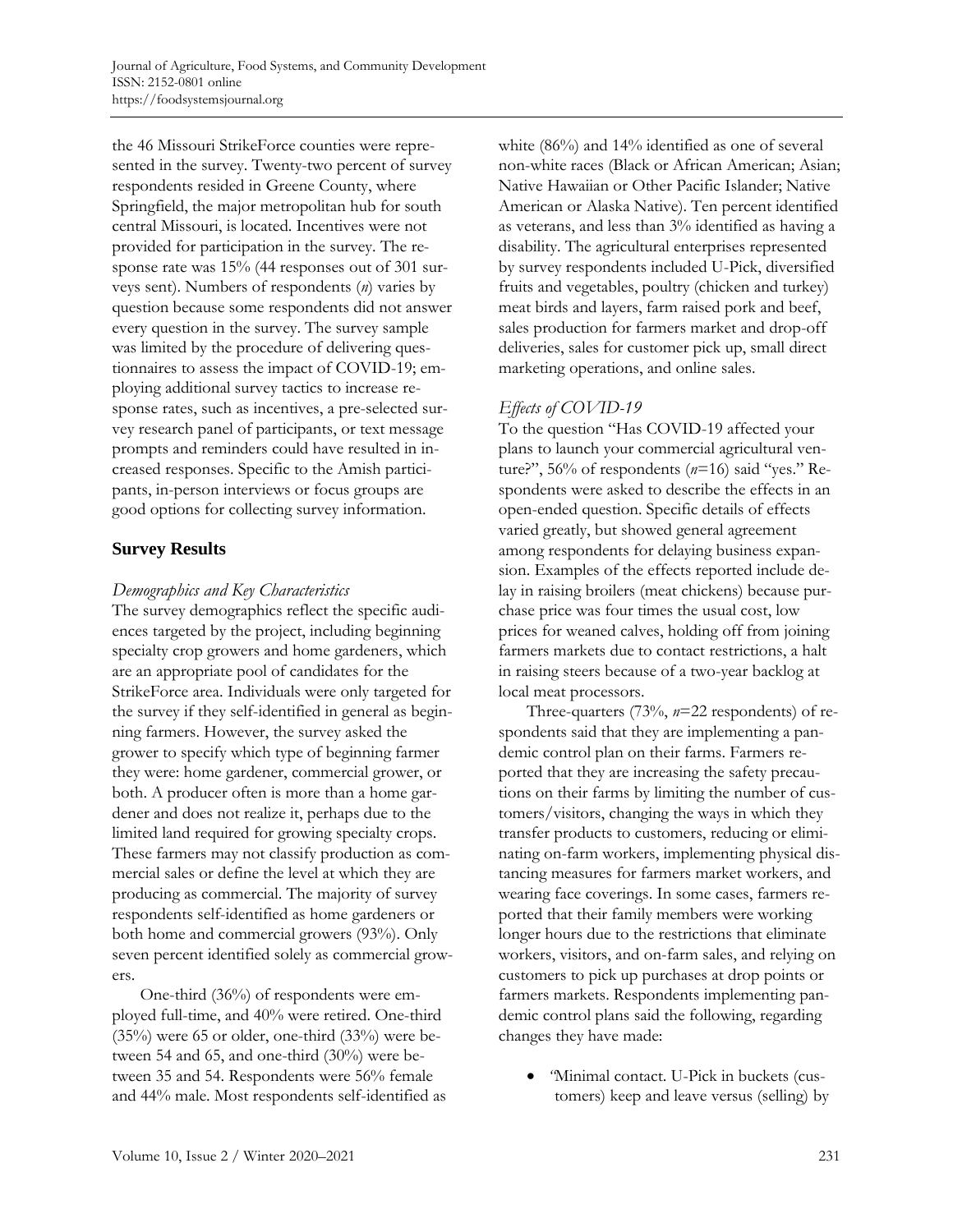the pound which (requires) handling. Set private smaller group picking dates for those sensitive to crowds, social distancing, masks and cleaning when required."

• "We bring out the order to the customers' cars, so they do not have to get out. We wear masks if someone happens to exit their car."

From March 2020 to June/July 2020, 52% (*n*=21) of respondents reported that the demand for their products had increased since the outbreak. For example, one respondent said: "I have taken the unprecedented step of purchasing livestock for processing in order to try and meet demand. My red meat processor is completely booked through 2021." One-fifth (19%) reported no change in demand, and 14% reported a decrease in demand. (The remaining 15% selected "other" and did not provide a comment.)

Three survey respondents (14%) reported that they or their farm workers had applied for COVID-19 Emergency Relief Funds (*n*=22). Relief Funds were not conducive to small farmers due to the required parameters for documenting contracts and sales through formal marketing channels. Farmers market records may not provide the necessary documentation for farmers to apply for Relief Funds.

Eighty-two percent (*n*=33) said that the COVID-19 pandemic had affected the way they view the food system (where and how they buy food, where it comes from, etc.). There were 24 unique answers to this open-ended question. Most respondents said that they had an increased appreciation of the importance of local food, a clearer understanding of the vulnerability of a centralized food system, increased concerns about the cost and availability of food, and increased concerns about sanitation practices for food suppliers. Some illustrative quotes:

- "Very concerned as to where food originated and how it was handled from start to finish of cycle."
- "We've tried to buy as much as possible from our local small-town grocery store ... Put in irrigation system to try to get more

yield from our home garden."

- "Yes, buying local is more important. We should have less dependence on goods that need to travel long distances."
- "Yes! Did much more canning this year than usual."
- "COVID-19 has made my household want to start raising and growing more of our food in order to have a consistent, safe food supply."

Less than half of the respondents (44%) said that they had participated in web-based trainings, workshops, and discussions related to farming or gardening since the pandemic began (*n*=43 respondents). Since the survey itself was web-based, there is selection bias in this question. When asked about internet connectivity (*n*=19 respondents), 74% said that their internet connectivity had been sufficient for full participation in web-based events "most of the time," which was defined as at least 90% of the time. One-fifth (21%) said it was sufficient "sometimes" (over 50% of the time) and only 5% said it was sufficient "occasionally" (less than 50% of the time). Of those who said that they did not participate in web-based trainings *(n*=24), 38% said that they did not need or want the training, 21% said that they were not familiar with video conferencing technology (e.g., Zoom), and 29% had "other" reasons.

#### *Discussion of results*

The survey sample is representative of the whole StrikeForce participant population of 1,500 in terms of age, gender, employment status, race, and diversity of agricultural activities. The survey sample does not seem to include the significant Latinx, Amish, Mennonite, and Southeast Asian (primarily Hmong) populations served by StrikeForce, nor does it include the prison population served (Byers et al., 2020). The survey does have selection bias because it was completed only by StrikeForce participants who had active email addresses, had access to the internet, and were English-language speakers/readers.

Nonetheless, some important observations can be made. The pandemic has resulted in increased demand for local food and the services of local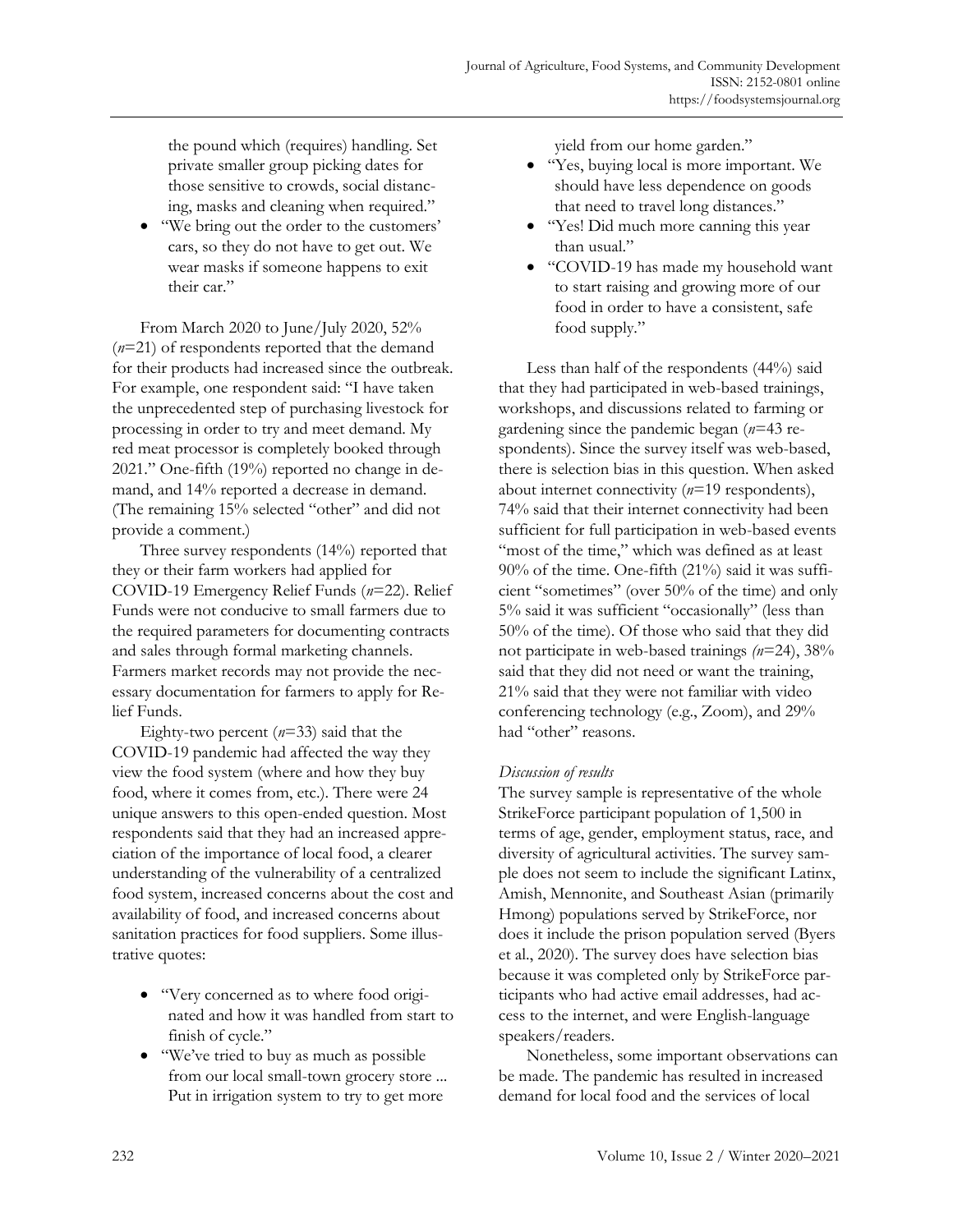grocers and food processors such as meat processors, according to this survey. At the same time, local growers, as represented in this survey, have been pinched in their capacities to produce more food products for several reasons, including higher prices of inputs and supplies, overdemand at local meat processors, restricted access to customers onfarm, and increased labor by farmers and farmer families due to restrictions among farm laborers.

### **COVID-19 Impact on Educating Small Specialty Crop Producers**

Extension specialists were quick to observe the changes made in participant agricultural operations, based on their initial reactions to the pandemic beginning in March 2020. There was consensus among the team that a better understanding of these changes should be sought, prompting a survey of the effects of the pandemic which was conducted in June and July 2020.

Once social distancing was implemented to restrict the spread of COVID-19, specialists had to become creative with their educational programming: developing videos in place of live demonstrations, providing classes online either through Facebook Live or Zoom, providing materials ahead of time through email or in-car pick up, answering questions during livestreams, sending and receiving pictures on cell phones or observing with video via cell phones. The StrikeForce team had to remain mindful of how to serve those without broadband or any internet access.

# **COVID-19 Programming Pivot**

The StrikeForce team pivoted programming in response to the COVID-19 pandemic disruptions to continue providing programs and ongoing support for producers. In addition to delivering virtual workshops, the StrikeForce farmer mentor model became a critical tool for farmers to check in with one another, have a resource for answering questions, and obtain support when experiencing distress or crisis. Programming pivots created opportunities to try new educational delivery systems, create sustainable tools with online access, and utilize mentor and peer networks that are essential to StrikeForce programs.

### *Prison Training*

Before the pandemic, the StrikeForce project, in collaboration with One-Cert Organics, offered four training sessions for inmates at the Southeast Correctional Center in Charleston, Missouri. These training sessions focused on produce food safety and blackberry production. The sessions helped 51 inmates scheduled for release gain marketable skills, with 21 of these inmates receiving certification for attending produce safety training for the Food Safety Modernization Act (FSMA) offered through the Produce Safety Alliance (PSA). Due to restrictions put in place by the prison in response to the pandemic, in-person courses were halted. The produce safety training curriculum was quickly modified to a shorter overview which was delivered remotely to the prison. The FSMA PSA produce food safety training consists of a mandated 8 hour curriculum that is delivered in person, remotely (with real-time video connection to each trainee) or virtually (each attendee must have an internet connection that allows for asynchronous training). None of these three delivery options were viable given COVID-19 restrictions (and prison-related restrictions in general), so the team quickly pivoted to create a modified training that was of shorter duration and delivered remotely without individual video connections with the trainees as approved by the prison. The modified training delivered an overview of produce food safety in a 2-hour presentation, based on the modules of the FSMA PSA training. The team hopes to revisit the trainees (both those in the prison and those who have left prison) at a later date with an opportunity to take the full FSMA PSA training.. Inmates were also invited to reach out to the training team upon release to participate in the full produce safety training.

# *Apple Grafting Workshops*

With apple grafting workshops scheduled to begin only a few days after COVID-19 restrictions were put in place, the workshops had to be adapted for a virtual platform with very short notice. Traditional grafting workshops included classroom instruction, in-class demonstration of grafting techniques, and hands-on experiential learning by attendees. Given the COVID-19 restrictions, the StrikeForce team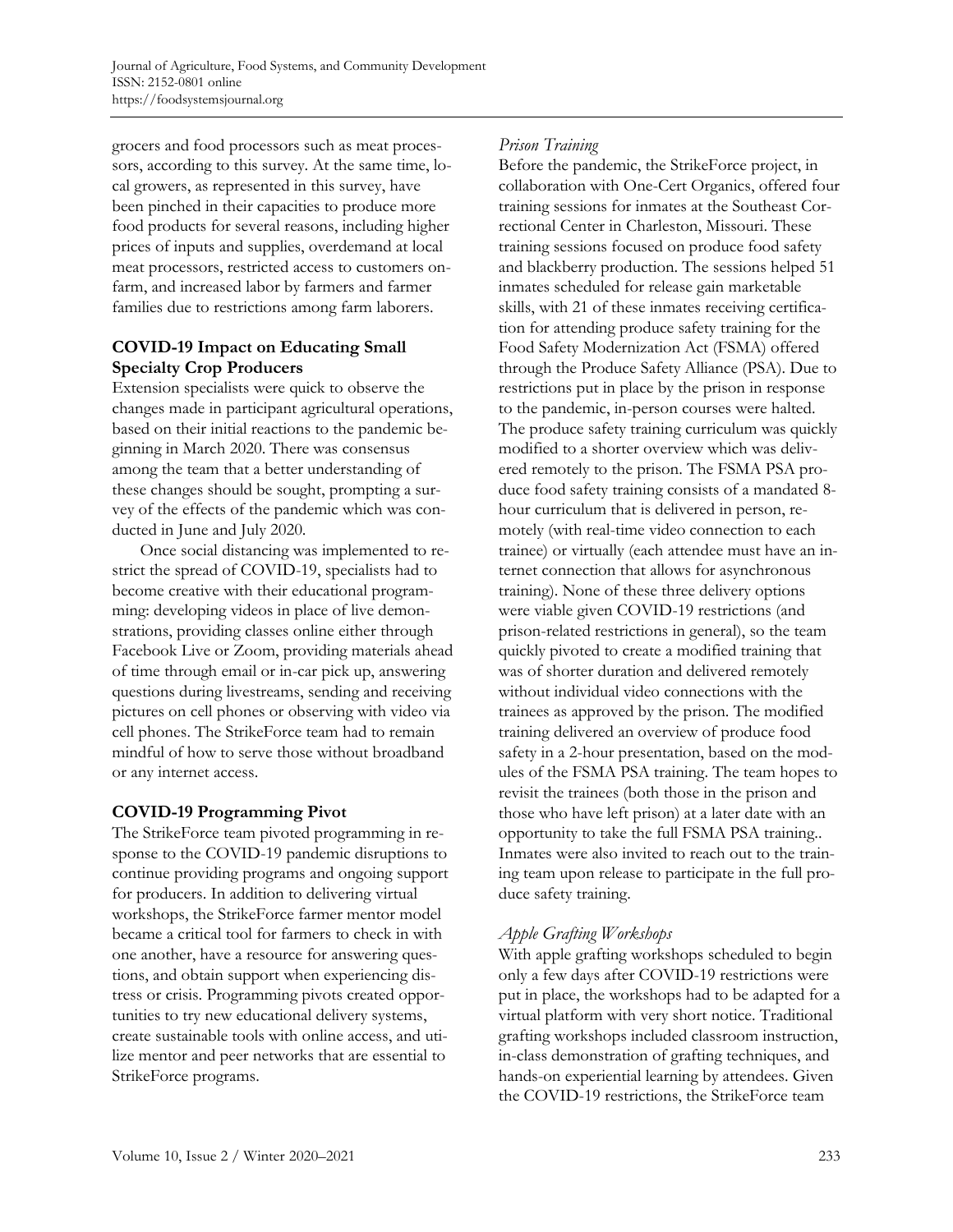developed a series of internet-posted videos describing all aspects of apple grafting, prepared and distributed packets of grafting supplies to all attendees using a drive-through pickup system, and conducted a virtual workshop that utilized these resources. The team offered monthly follow-up support for workshop attendees. Reported knowledge among participants (*n*=18 respondents) of workshop topics before and after the training, on a 1-4 scale, increased by at least 1.42 points (sample mean); average knowledge level improved from 2.1 to 3.5.

The unanticipated change in venue resulted in valuable and unintended consequences. First, the workshop recordings and grafting videos are now ongoing training tools for workshop attendees and others. Second, the video training for this topic reduced participant concerns for exposure and illness. Third, the adapted process allowed specialists to build trusting relationships and maintain connectivity with growers, which has been especially important during the pandemic. In the virtual format, however, it was impossible to observe and critique grafting technique or to support self-collection of scion wood. But specialists still followed up with participants, who were very appreciative of the additional assistance. Fourth, the videos were well received, and are better suited to demonstrate some techniques that are difficult to demonstrate in a classroom setting (i.e., cleft grafting, T-budding). The StrikeForce team will continue to use these videos once in-person workshops are safe to resume. Despite the success of the impromptu virtual training sessions and videos, workshop attendees reported an interest in returning to in-person trainings.

#### *Twilight Tours*

Prior to the pandemic, the StrikeForce project partnered with Millsap Farm owner Curtis Millsap for a monthly twilight tour on his farm that included a walk-around tour and an in-depth discussion of specialty crop production. The tour consisted of 11 in-person sessions and included up to 40 attendees per session. In response to the COVID-19 restrictions, Millsap and his farm team prepared video and still photos as well as offering virtual tours online. The virtual tours were recorded and

posted as an ongoing StrikeForce resource. As COVID-19 restrictions were eased later in the summer, in-person tours resumed in accordance with the COVID-19 recommendations to limit the number of attendees, wear masks, and socially distance, as well as other precautions to ensure the safety of on-farm participants.

Twilight tours were a highlight of the StrikeForce project before the pandemic, and the team was unsure how participants would react to the format change. Surprisingly, the team found that it is possible to alter an inherently face-to-face experience when there are existing relationships in place with participants. Many twilight tour participants already knew Millsap and had been involved in other StrikeForce project events. Based on the established trust, strong relationships, and concern about the pandemic, participants were willing to adjust to the new format. Serving as a mentor to growers, Millsap stated: "COVID-19 accelerated change for people to jump in and have a market for people that are hungry for their product. No one should be daunted; in fact, people should be encouraged to take that lead. They can make this part of their transition plan as they explore how to leave that paycheck behind and jump into farming full-time. It is a unique opportunity for people to have the little boost they need to get started." Reflecting further on calls received from farmers during COVID-19, Millsap said: "I received more calls from farmers wanting to check-in, to make sure that they are okay, I am okay, and that we were all experiencing the same (issues) in the face of events brought on by the pandemic. During COVID-19, growers demonstrated they are nimble, responsive, and able to deal with adversity, because there are not the support systems in place in absence of broadband. You form a network of peers and someone has the information you can benefit from." (personal communication, September 25, 2020).

# *Ozark Ag 101*

The Ozark Ag 101 program had been proposed by the StrikeForce team before the pandemic but had not yet been implemented. Ozark Ag 101 was intended to provide introductory information to beginning farmers in the Ozarks, including farmers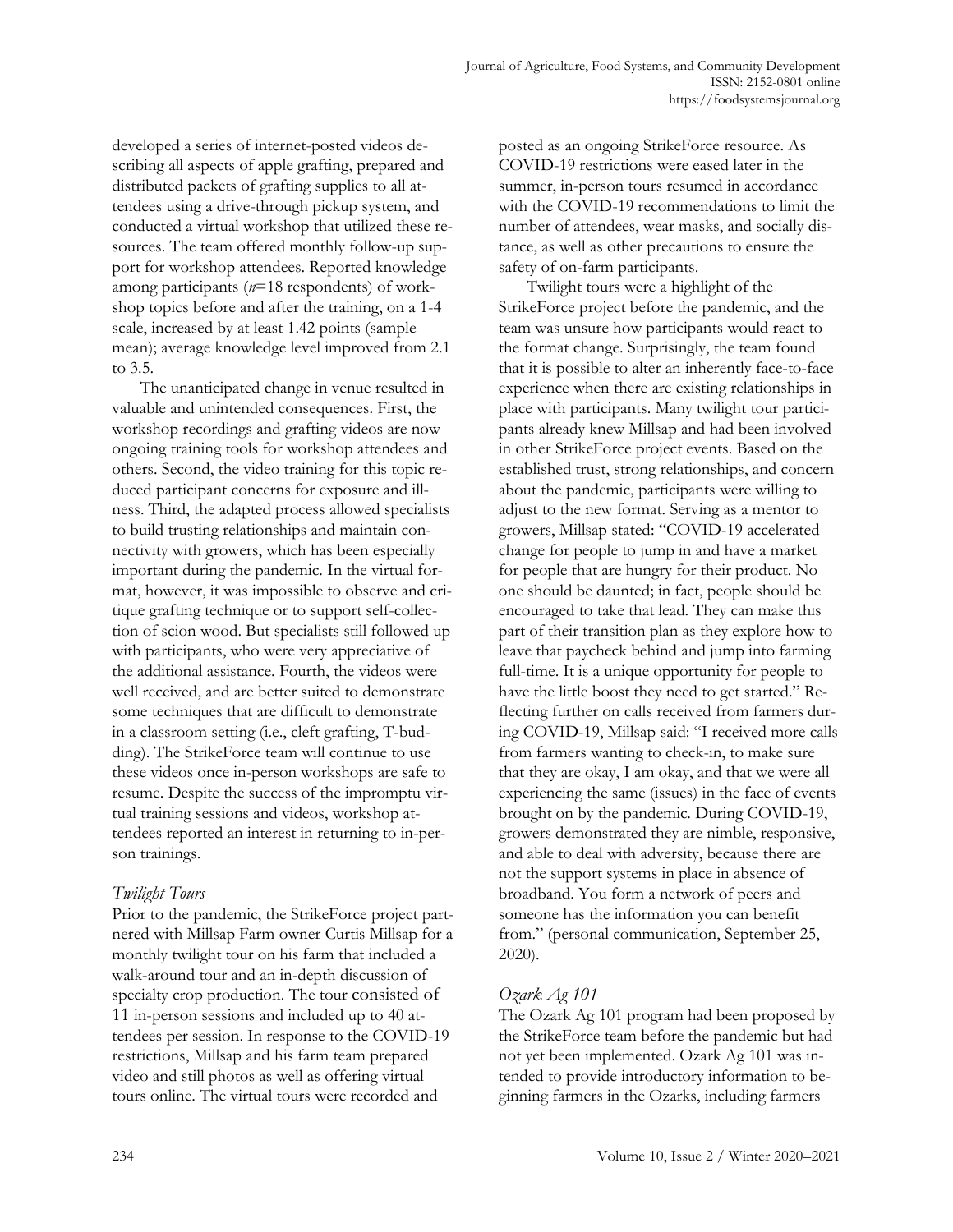new to farming, new to farming in the Ozarks, or interested in a new enterprise on an existing farm. The team identified the target audience for Ozark Ag 101—beginning farmers, many of whom would be younger and familiar with online technologies as another suitable demographic to reach with an online format when the pandemic reached Missouri. The program was held via Zoom, consisting of eight online sessions over a four-week period. As with the apple grafting workshops, the online technology allowed delivering the content remotely as well as recording the sessions for later viewing. Of the 29 participants, 16 were from 11 Strikeforce counties. The remainder were from other counties in the state or out of state. Eighty-six percent of those that responded to a course evaluation survey enjoyed the online format, 14% enjoyed the format but would have preferred face-to-face, and none claimed to dislike the format. Fifty-seven percent of survey respondents only participated in the live Zoom events, and 43% participated in the live events and watched recorded sessions. Some quotes provided in the immediate impact surveys from participants:

- "I really enjoyed this program. It was a refresher on some topics, but I gained some much-needed knowledge of sites I can use to fine tune my marketing plans for berry production and possibly a market garden venture with my adult children. I have more time available than they do to take these courses and become a help to them."
- "I think Zoom allowed participants from all over the state to join, instead of waiting for the local team to schedule a class."

#### *Individual Consultations during COVID-19*

Individual consultations with growers have been an important educational tool used by specialists since the beginning of the StrikeForce project, providing farmers with technical advice based on their specific needs and situations. Extension specialists typically conduct these consultations in person so that they can better grasp the issues and determine which concerns on the farm need to be addressed. The COVID-19 restrictions prevented in-person meetings and forced the team to develop alternative approaches to offer this service. Information on how to access resources and contact Extension specialists was made available to the public through online and local newspaper announcements while the local Extension Centers were closed. Drop boxes for soil samples were established in some Extension Centers to avoid face-to-face interaction and follow-up was completed by telephone or email. In many cases, producers were able to send pictures and videos to specialists for evaluation and recommendations. Of course, these virtual farm consultation techniques were unavailable for producers without internet or email, such as Amish producers. Extension specialists used other strategies to work around this challenge. For example, specialists used newspapers, guide sheets, handbooks, and research articles to provide information to producers without internet access. With the permission farmers, they also visited the farms alone and then discussed findings by phone. When specialists could not visit a farm, they invited farmers to send photos of problem areas via traditional mail and used the photos for telephone consultations.

#### **Partnerships with Other Organizations**

Extension specialists served as advisory members to many partner organizations as they collaborated to navigate the challenges introduced by the pandemic. Contacts established prior to the pandemic reached out to StrikeForce team members on multiple occasions to request support for their efforts. For example, the Oregon County Farmers Market reached out to Jamie Gundel, an Agronomy Field Specialist and StrikeForce project team member, to represent them and serve as a panelist for Innovative Ideas Emerging Among Farmers Markets in Missouri, a roundtable discussion held April 20th*.*  This Zoom session was open to the public and included speakers from four small Missouri farmers markets. The goal of the discussion was to share ideas and protocols farmers markets were using to stay open amid the COVID-19 pandemic. On behalf of the Oregon County Farmers Market, Gundel explained how their market and vendors were adapting to continue selling locally grown produce. The Market had chosen not to open on their scheduled date of April 25, 2020 due to the risks to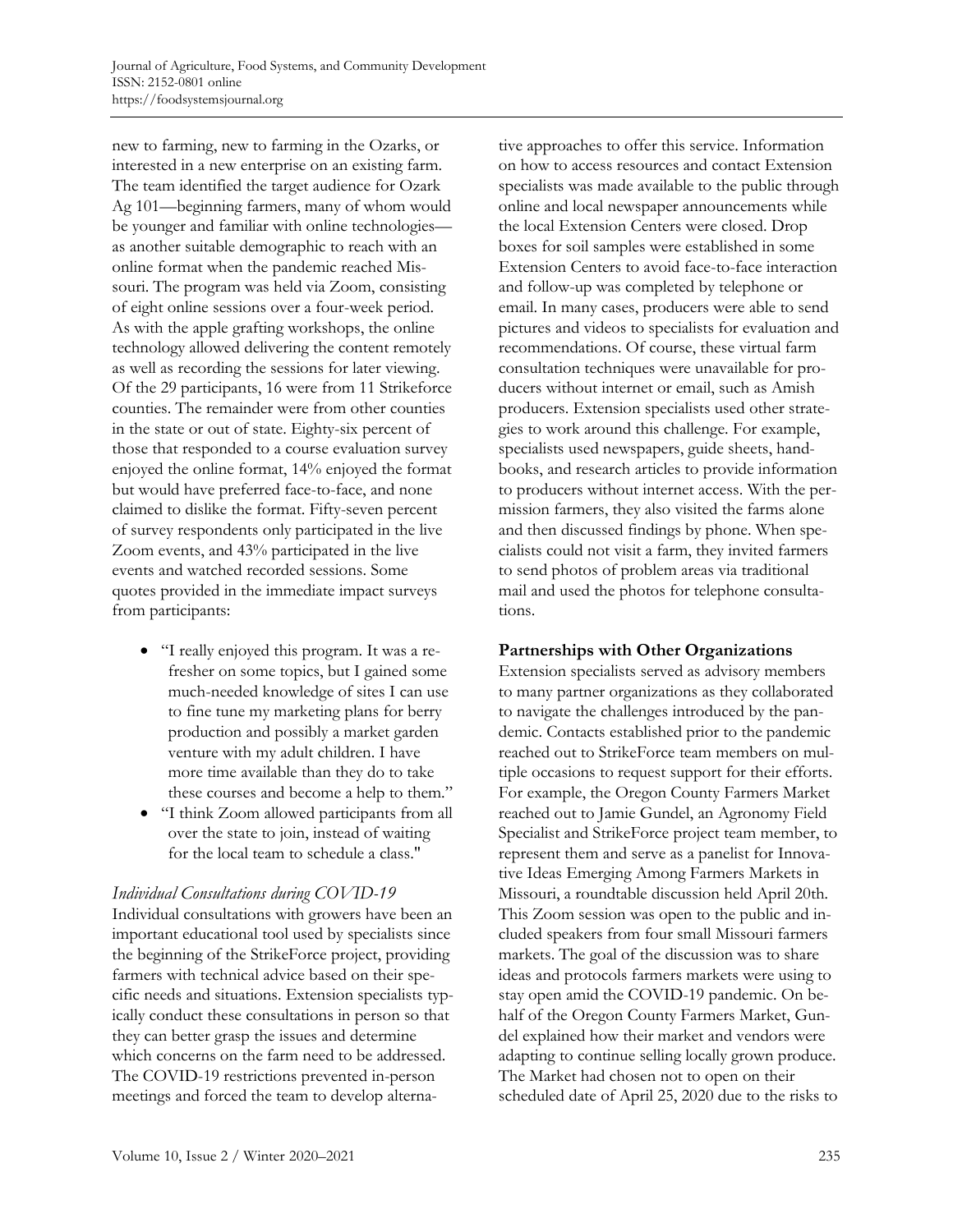vendors and customers. They encouraged vendors to explore alternative methods to sell their products and encouraged customers to continue buying from local vendors. Vendors quickly pivoted to off-the-farm sales and home delivery of their goods. In contrast, the Nixa Farmers Market opened but was enforcing strict sanitation and social distancing guidelines as directed by the city. Other markets had not yet reached their opening dates but were planning to open while prioritizing sanitation and social distancing. After each farmers market manager or representative spoke, there was time assigned for questions and discussion, which led to sharing many good ideas. Much of the discussion shifted from COVID-19 adaptations to general management of the markets and their service to communities.

The Oregon County Farmers Market chose to open on their next scheduled date, May 30, 2020, and follow the guidelines from MUE regarding farmers markets (University of Missouri Extension, 2020a, 2020b). The market provided hand sanitizer at the entrance and exit points and asked all vendors to provide their own at their booths for use between transactions. All booth spaces were set a minimum of 10 feet apart to allow for greater social distancing of both vendors and customers. In addition, customers were asked to "shop with their eyes" and leave the market as soon as they were finished shopping, rather than standing and visiting with vendors or other customers.

#### **Conclusions**

When the pandemic reached Missouri in mid-March, the StrikeForce project team was in the right place at the right time. Extension specialists had developed trusting relationships with producers over the previous three years and were poised to assist producers through the pandemic as it altered their agricultural operations. Producers were willing to access online resources and educational materials that the StrikeForce project team created because the foundation of trust was already built.

Programs transitioned from in-person to online offerings starting in March. These programs included Apple Grafting, the Millsap Farms Twilight Tours, FSMA PSA produce safety training, and the Ag 101 series, offering five online sessions

to help agriculture producers grow their business. StrikeForce online education and workshops reached nearly 600 participants, using a mix of Zoom video conferencing, pre-recorded videos, pictures, and teleconferencing. In addition, the team members provided mentoring to 66 farmers from March to the conclusion of the funding program in September 2020.

To a survey sent out by the StrikeForce project, farmers provided candid responses about how the pandemic affected their production and businesses. They experienced increased local demand, increased input costs, long waits for agricultural services such as processing, decreased on-farm customers, and a reduction or elimination of on-farm labor. Few took advantage of federally available financial support, partly due to the reporting of farmers market and direct-to-consumer sales not satisfying funding eligibility guidelines. The StrikeForce team responded to the COVID-19 pandemic by developing alternative strategies such as moving in-person workshops online and using pre-recorded videos, virtual instruction techniques, and livestreaming when face-to-face farm tours and individual farm consultations were made impossible by pandemic restrictions imposed by the state of Missouri. These alternative venues were still effective because the StrikeForce team had already developed relationships with community partners, farmer-to-farmer peers, mentor farmers, and smallscale, beginning specialty crop farmers. Mentor farmer Millsap stated:

There has never been a better time to get started in local food production, there is so much opportunity out there. With a little marketing we could have sold 100 more Community Supported Agriculture shares, we could be selling a lot more stuff at farmers markets if we had the produce, and there could be a lot more vegetable and fruit growers in the farmers markets. COVID-19 accelerated change in people's ability to jump in and have a market that is hungry, literally, and figuratively, for their (farmers) products. No one should be daunted now, in fact, they should be encouraged to take that leap. This presents a unique opportunity for people to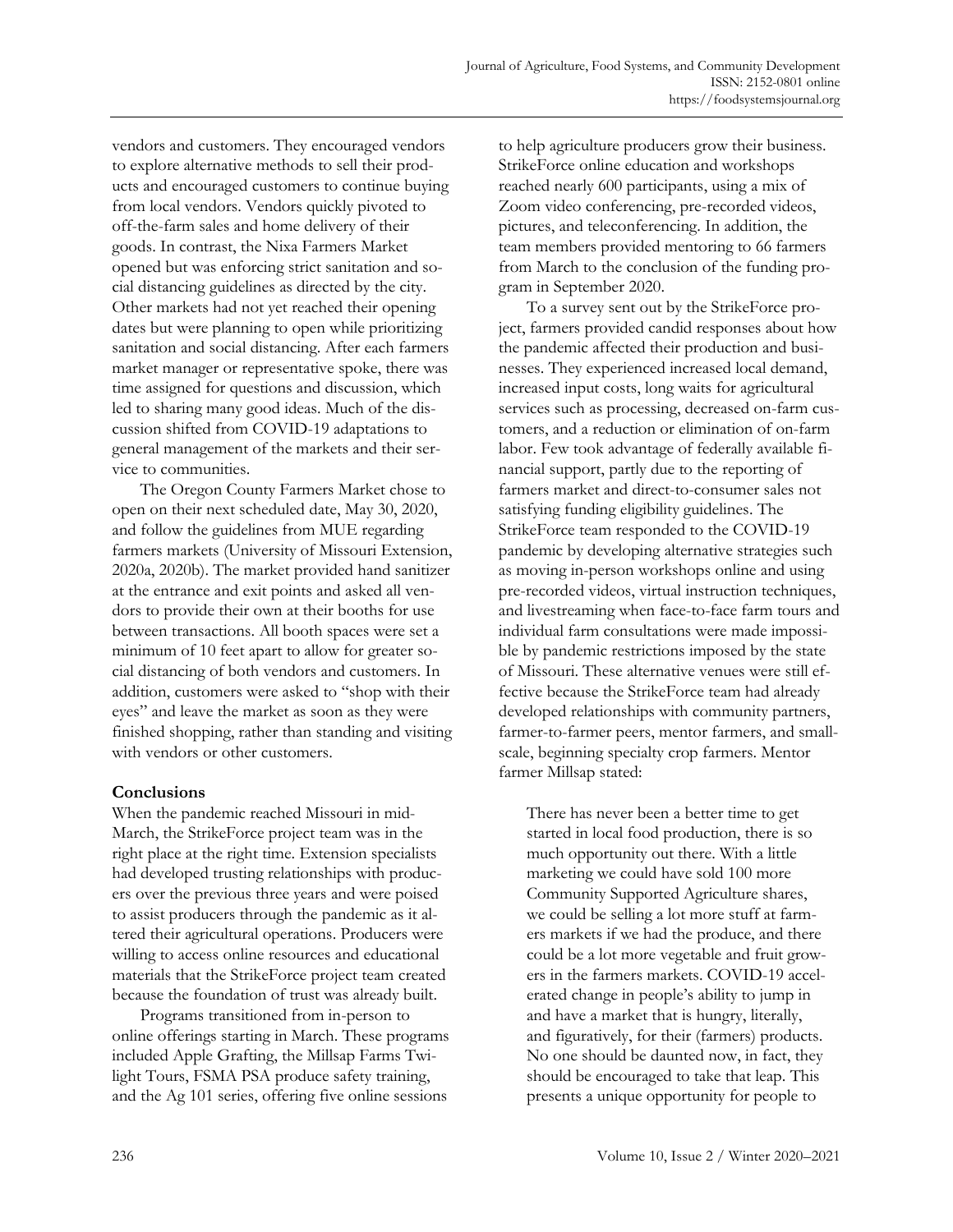get started as local food producers and may be the bridge needed for people to transition from earning a paycheck in the office to being a producer. (personal communication, September 24, 2020)

#### *Moving Forward*

When the StrikeForce project began three years ago, team members discussed a best-case scenario in which an online program would be developed to reach new audiences. At that time, MUE was not using videoconferencing and the project team did not have the necessary technological tools and training available, which was a barrier to completing the objectives of the project and to bringing the curricula online. While it was the intention of the project team to eventually develop the curricula and create on-demand access for growers, the pivot caused by the pandemic accelerated online program delivery and provided the technological tools and support for new modes of teaching on a reduced timeline. The information gathered from the innovative teaching methods piloted with specialty farmers during the pandemic will shape StrikeForce' s programming going forward. However, persistent constraints, especially limited broadband access in rural Missouri, must be overcome to reach more producers. Looking forward, the StrikeForce project team plans to address the following goals:

- Ensure educational materials for workshops, including Ozark Ag 101, Apple Tree Grafting, and Food Safety, are available online and developed fully into online courses. The Ozark Ag 101 educators (Extension Regional Agricultural Specialists) are currently developing an online version of the course through Canvas, an online class platform, through the University of Missouri system. StrikeForce programming during the pandemic renewed interest in online coursework for specialty producers unable to attend in person.
- Expand use of videos and online livestreaming connections such as Zoom, YouTube, and Facebook to enhance individual farmer consultations. StrikeForce

COVID-19 efforts show that individual consultations can be both effective and efficient when videos and online connections are used to identify on-farm issues (Lake et al., 2020). It is especially helpful to farmers when specialists use video conferencing to collaborate across disciplines such as agronomy, horticulture, and agriculture business in order to meet diverse needs of producers. Video technology also enables the StrikeForce project to expand educational tools and resources more broadly across the state, reaching and building connections with farmers beyond the local driving radius.

- Continue to make educational materials available in the form of newsletters, guide sheets, and newspaper articles. The pandemic has highlighted that there is a sector of the population with little access to StrikeForce programming when face-toface classes are unavailable. This population includes the Mennonite and Amish communities as well as those who simply prefer not to engage with digital technologies despite having broadband available, such as some seniors. In addition, where broadband connectivity can be unreliable may limit the use of technology. In these situations, Extension specialists can accommodate requests by providing information in print through pick up, delivery, or mail. Further development is needed to ensure continued support of these communities.
- CDC guidelines and University restrictions for in-person meetings during COVID-19 limited options for classroom-style teaching. However, there are strategies for faceto-face instruction during the pandemic. Small classes of less than 10 people and strict adherence to social distancing, masking, personal hygiene habits, and enforcing local policy form a viable strategy for working with non-digital audiences.
- Build on existing programming and expand strategies to promote Missouri's varied agricultural landscape, addressing both shortterm challenges and long-term needs (White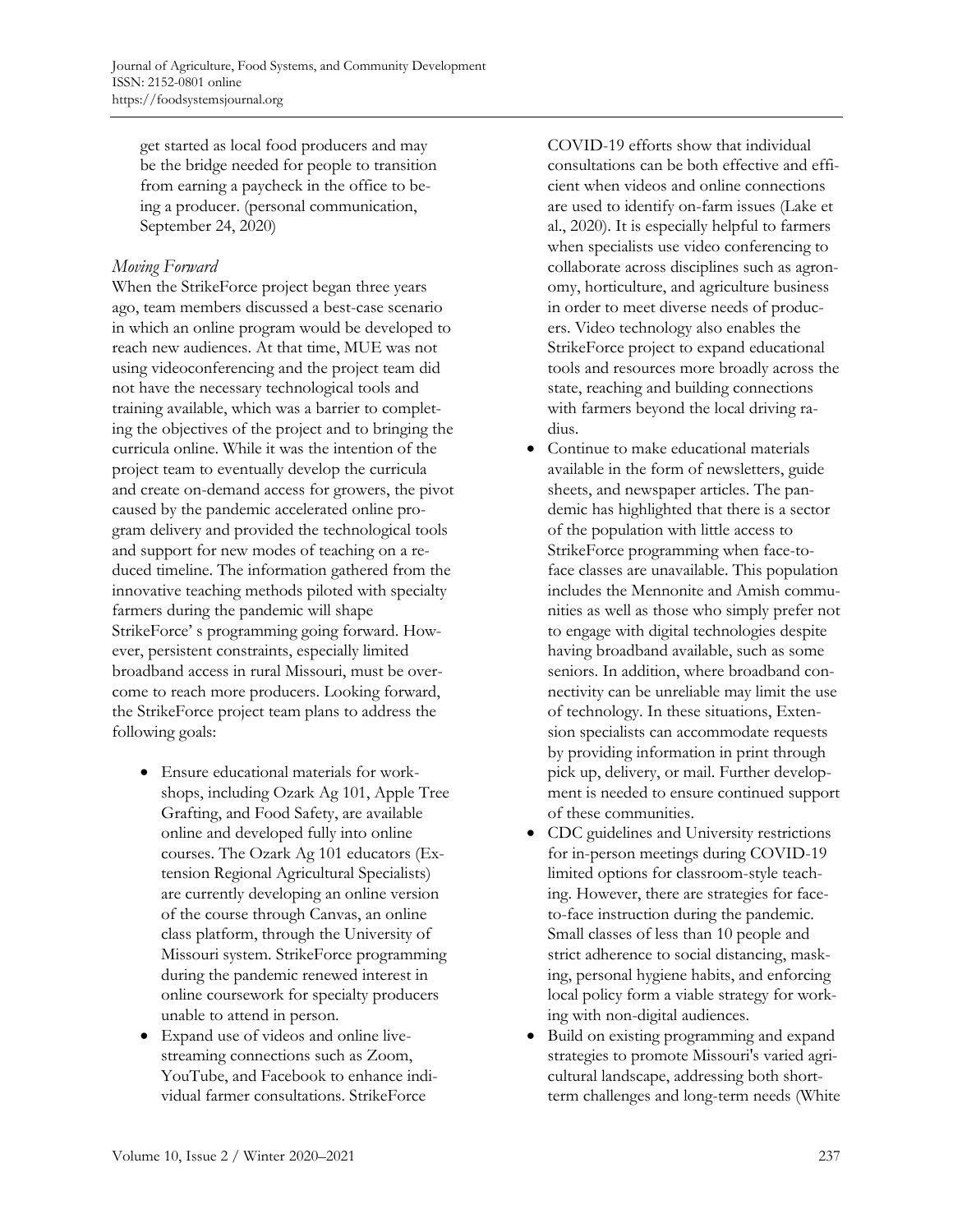et al., 2020). Promoting the diversity of agricultural landscapes in Missouri is critical to the long-term economic impact of the StrikeForce Farmer Development project. Lessons learned in the project are transferable to all Cooperative Extension. For example, many programs would not have been possible without the financial resources made available through a grant to cover mileage expenses for County Extension offices, equipment needed for instruction (e.g., apple grafting supplies), and resources needed for online teaching (e.g., salary offset for instructor time, support costs for online programming fees and curricula fees).

• The development of a team of specialists with different areas of expertise, who work together towards a common goal, is an invaluable outcome of the StrikeForce project. More than the technology, it was the collaborative environment within the team that led to the innovation and outreach of the project. The StrikeForce team was prepared to deal with the effects of the pandemic on farmers because they had already built the foundation of working together to solve a challenge. Teamwork was central to the success of the project and should be prioritized when addressing future needs or challenges. By maintaining a focus on teamwork after the pandemic, specialists will remain prepared for any future challenge the project may face.

The innovations implemented by the Strike-Force team to advance activities during the pandemic resulted in novel programming approaches which will continue beyond the pandemic. As we capitalize on this momentum, specialists will continue to innovate and develop new strategies that increase the reach of the project. For others who face similar challenges and want to take this path, we recommend: (1) Establish a team of trusted individuals, (2) Know your target audience, and (3) "Don't be afraid to try it."

#### **Acknowledgments**

The StrikeForce Farmer Development team recognizes Dr. Rob Kallenbach, Associate Dean of University of Missouri Extension and Senior Program Director of Agriculture and Environment Extension, for initiating the project and for his ongoing support.

#### **References**

- Byers, P. L., Patillo, A. R., Gundel, J. A., Denkler, S. R., Peregoy, K. B, Lake, A. K., … & Burton, D. L. (2020). *StrikeForce farmer development final project report.* Unpublished manuscript.
- Federal Communications Commission [FCC]. (2016). *2015 Broadband progress report and notice of inquiry on immediate action to accelerate deployment* (GN Docket No. 14-126)*.* Washington, DC: FCC. <https://docs.fcc.gov/public/attachments/FCC-15-10A1.txt>
- Lake, A. K., Byers, P. L., Patillo, A. R., Gundel, J. A., Peregoy, K. B, & Meusch, E. N. (2020). *StrikeForce farmer development COVID-19 PowerPoint.* Unpublished manuscript.

Missouri Broadband Resource Rail. (2019). *Broadband access, Percent population in a high-speed internet service area by county.* Columbia: University of Missouri, Missouri Broadband Resource Rail. Retrieved April 6, 2021, from https://mobroadband.org/story-maps-maproom/?action=link\_map&ids=28908,24868,33002&vm=33002,r2,r8,r3&bbox=- 11070291.53369239,4180769.7465714673,- [9509753.164222647,5074777.229394651&opacity=%7B%2233002%22:0.7,%22r2%22:1,%22r8%22:0.4,%22r3%22:](https://mobroadband.org/story-maps-map-room/?action=link_map&ids=28908,24868,33002&vm=33002,r2,r8,r3&bbox=-11070291.53369239,4180769.7465714673,-9509753.164222647,5074777.229394651&opacity=%7B%2233002%22:0.7,%22r2%22:1,%22r8%22:0.4,%22r3%22:0.8%7D) 0.8%7D

Ostrom, M., Cha, B., & Flores, M. (2010). Creating access to land grant resources for multicultural and disadvantaged farmers. *Journal of Agriculture, Food Systems, and Community Development*, *1*(1), 89-105. <https://doi.org/10.5304/jafscd.2010.011.011>